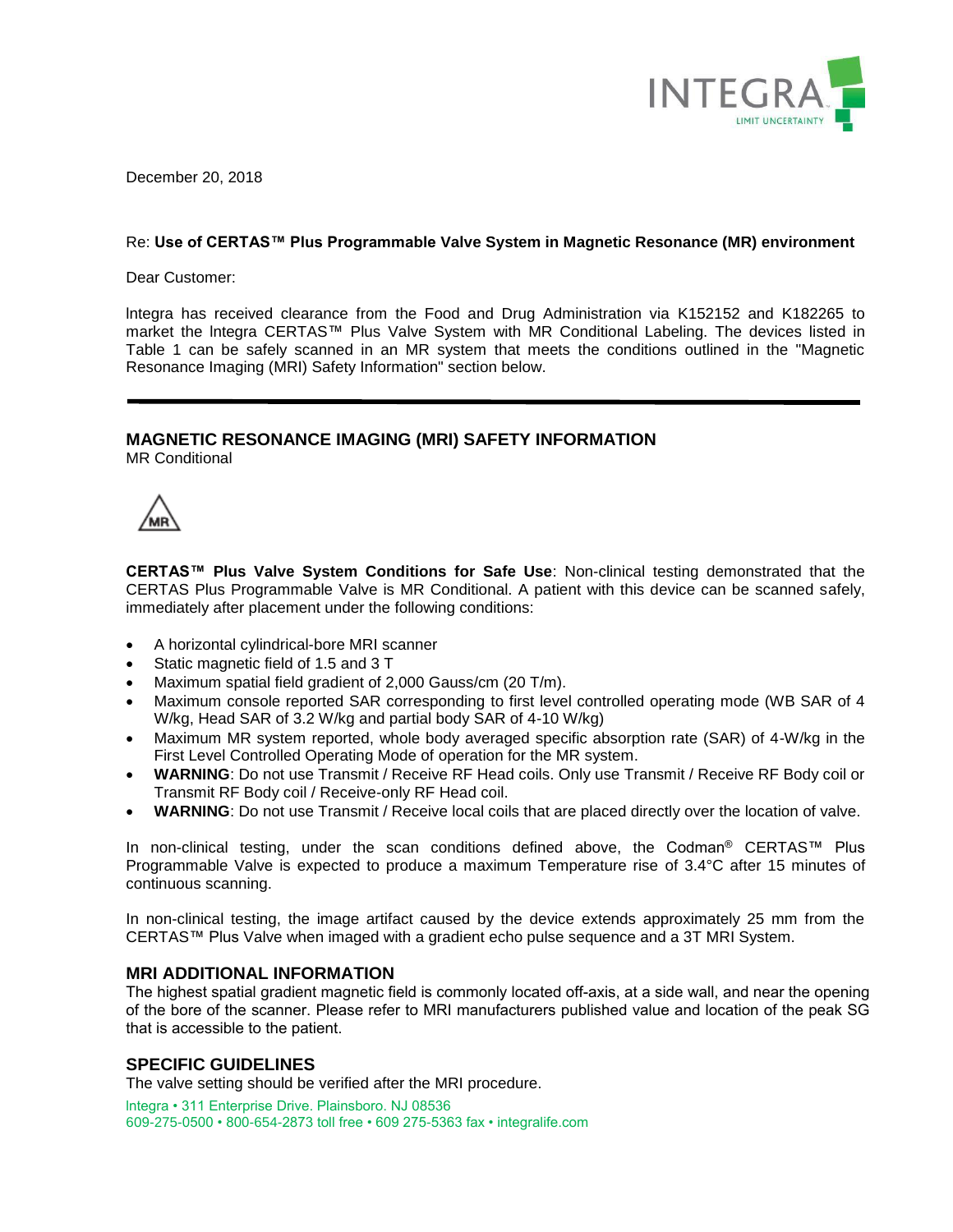

|  |  | <b>Table 1:</b> List of SKU numbers that are MR Conditional |
|--|--|-------------------------------------------------------------|
|--|--|-------------------------------------------------------------|

| <b>SKU</b> | <b>Product Name</b>                                                                                                                                    |
|------------|--------------------------------------------------------------------------------------------------------------------------------------------------------|
| 828801PL   | Codman <sup>®</sup> CERTAS <sup>™</sup> Plus In-Line Valve with catheters & accessories                                                                |
| 828802PL   | Codman® CERTAS™ Plus In-Line Valve with unitized catheter & accessories                                                                                |
| 828803PL   | Codman® CERTAS™ Plus In-Line Valve with unitized BACTISEAL® Antimicrobial Catheter & accessories                                                       |
| 828804PL   | Codman® CERTAS™ Plus In-Line Valve-only with SIPHONGUARD® Anti-Siphon Device                                                                           |
| 828805PL   | Codman® CERTAS™ Plus In-Line Valve with SIPHONGUARD® Anti-Siphon Device catheters & accessories                                                        |
| 828806PL   | Codman® CERTAS™ Plus In-Line Valve with SIPHONGUARD® Anti-Siphon Device, unitized catheter & accessories                                               |
| 828807PL   | Codman® CERTAS™ Plus In-Line Valve with SIPHONGUARD® Anti-Siphon Device, unitized BACTISEAL®<br>Antimicrobial Catheter & accessories                   |
| 828810PL   | Codman® CERTAS™ Plus In-Line Small Valve only                                                                                                          |
| 828811PL   | Codman® CERTAS™ Plus In-Line Small Valve with catheters & accessories                                                                                  |
| 828813PL   | Codman® CERTAS™ Plus In-Line Small Valve with unitized BACTISEAL® Antimicrobial Catheter & accessories                                                 |
| 828814PL   | Codman® CERTAS™ Plus In-Line Small Valve-only with SIPHONGUARD® Anti-Siphon Device                                                                     |
| 828815PL   | Codman® CERTAS™ Plus In-Line Small Valve with SIPHONGUARD® Anti-Siphon Device catheters & accessories                                                  |
| 828817PL   | Codman® CERTAS™ Plus In-Line Small Valve with SIPHONGUARD® Anti-Siphon Device, unitized<br>BACTISEAL <sup>®</sup> Antimicrobial Catheter & accessories |
| 828820PL   | Codman® CERTAS™ Plus Right Angle Valve only                                                                                                            |
| 828821PL   | Codman® CERTAS™ Plus Right Angle Valve with catheters & accessories                                                                                    |
| 828823PL   | Codman® CERTAS™ Plus Right Angle Valve with unitized BACTISEAL® Antimicrobial Catheter & accessories                                                   |
| 828824PL   | Codman® CERTAS™ Plus Right Angle Valve-only with SIPHONGUARD® Anti-Siphon Device                                                                       |
| 828825PL   | Codman® CERTAS™ Plus Right Angle Valve with SIPHONGUARD® Anti-Siphon Device catheters & accessories                                                    |
| 828827PL   | Codman® CERTAS™ Plus Right Angle Valve with SIPHONGUARD® Anti-Siphon Device, unitized<br>BACTISEAL <sup>®</sup> Antimicrobial Catheter & accessories   |

We sincerely appreciate your business. If you have any further questions, please contact your local sales representative or customer service at 1-800-654-2873.

Sincerely,

VPhutane

**Vijaya Phutane Global Product Manager Codman Specialty Surgical**